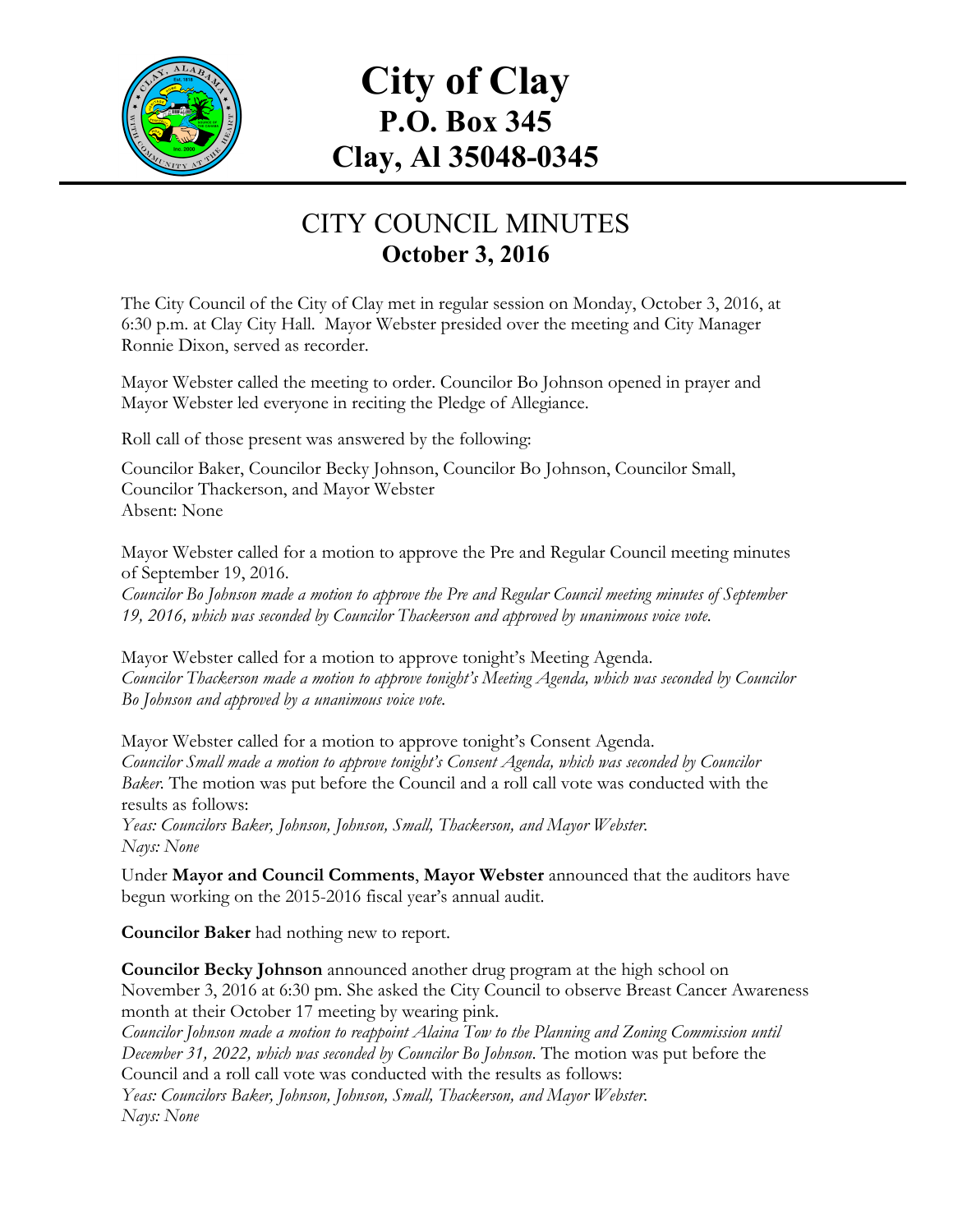

**Councilor Bo Johnson** had nothing new to report.

**Councilor Small** asked about the status of hiring three new deputies. Mr. Dixon answered that once the next group of trainees graduates we should be able to move forward.

**Councilor Thackerson** asked Mayor Webster for an update on the Girls' School property. Mayor Webster answered that there is a Resolution under Unanimous Consent to allow the Mayor to sign a lease agreement for the land.

Under **Reading of Petitions, Applications, Complaints, Appeals, Communications, etc.,** Mayor Webster announced that there were none.

Under the **City Manager's Report**, Mr. Dixon reported that the Alabama Department of Senior Services has contracted United Way to oversee the nutritional needs of the state's seniors center. Mr. Dixon and the Council discussed the contract presented by United Way. Councilor Johnson made a motion to allow Mr. Dixon to sign the contract with United Way which was seconded by Councilor Small and approved by a unanimous voice vote.

Mr. Dixon reported the account balances in the General Fund = \$402,345.75; Contractors Bond =  $$74,565.93$ ; Capital Improvement Fund =  $$489,015.08$ ; 4 & 5 Cent Gasoline Fund = \$112,186.48; 7 Cent Gasoline Fund = \$50,930.22; Building Fund = \$200,000.00; Paving Supplement Fund = \$325,000.00; Contingency Fund = \$1,000,000.00; BBT Fund= \$38,427.68; Ballpark Registration Income =  $$92,765.14$ ; and Ballpark Sports Expense =  $$72,867.09$ ).

Under the **Public Hearing,** Mayor Webster introduced the Public Hearing for weed abatements at the following addresses:

2146 Sweeney Hollow Road 6513 Eagle Ridge Lane 7933 Saint James Drive 7934 Saint James Drive 7937 Saint James Drive 7941 Saint James Drive 7942 Saint James Drive 7945 Saint James Drive 7946 Saint James Drive 7950 Saint James Drive 7951 Saint James Drive 7954 Saint James Drive 7955 Saint James Drive 7958 Saint James Drive 7961 Saint James Drive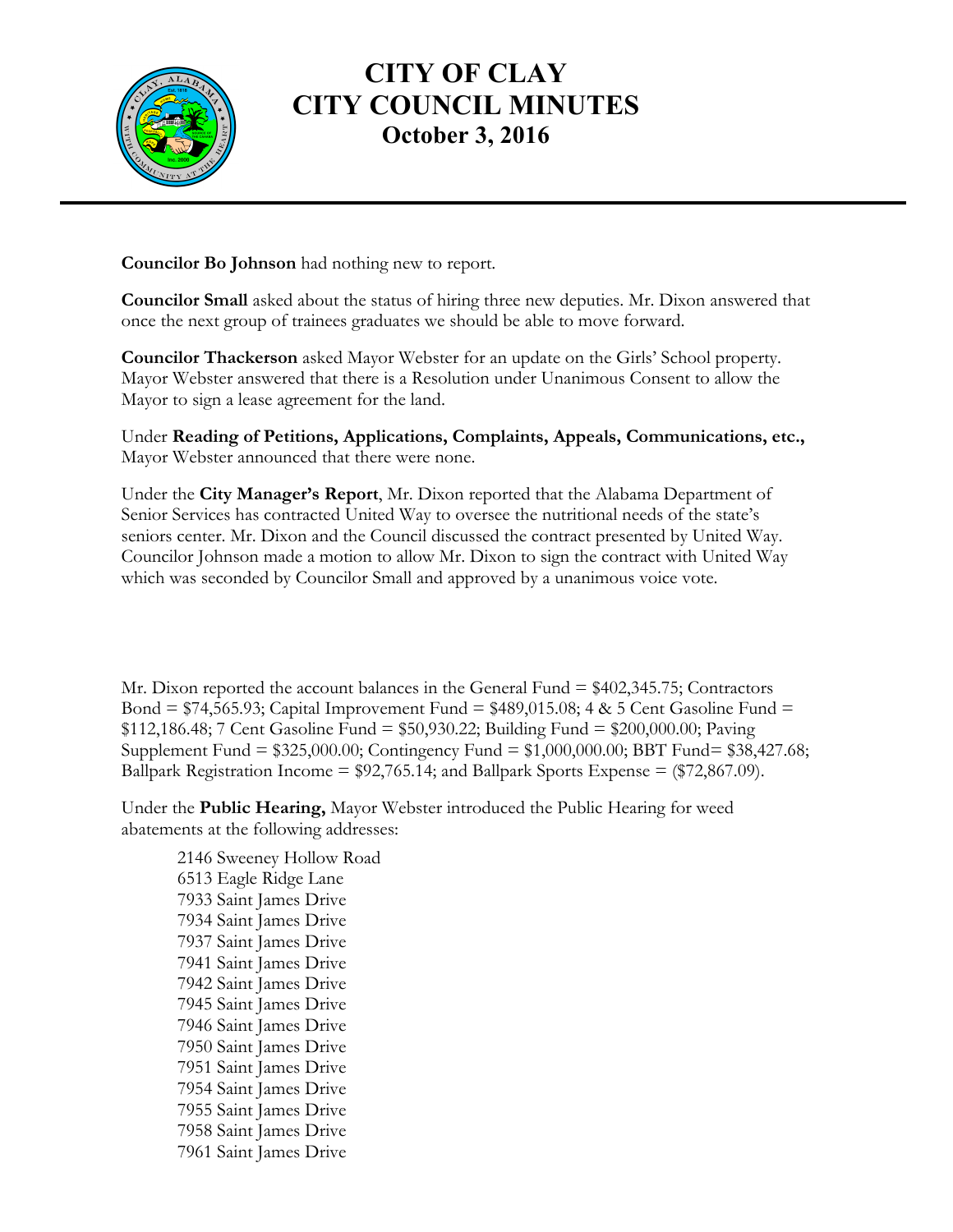

7962 Saint James Drive 7965 Saint James Drive 7966 Saint James Drive 7969 Saint James Drive 7970 Saint James Drive 7973 Saint James Drive 7979 Saint James Drive 7980 Saint James Drive 7985 Saint James Drive 7990 Saint James Drive 7992 Fox Glove Way 7993 Fox Glove Way 7994 Saint James Drive 7998 Saint James Drive 7999 Saint James Drive

He asked if there was anyone present who wished to speak for or against the abatement and there was no response.

#### Under **Resolutions, Ordinances, Orders and Other Business** Mayor Webster called for a motion to enter into Unanimous Consent.

*Councilor Small made a motion to suspend the regular rules of order and enter into Unanimous Consent, which was seconded by Councilor Bo Johnson.* The motion was put before the Council and a roll call vote was conducted with the results as follows:

*Yeas: Councilors Baker, Johnson, Johnson, Small, Thackerson, and Mayor Webster. Nays: None*

Mayor Webster introduced Resolution 2016-46, A Resolution Endorsing and Supporting the Efforts of the Alabama Bicentennial Commission in Clay, Alabama, which was read by City Manager Ronnie Dixon.

*Councilor Small made a motion to approve Resolution 2016-46, which was seconded by Councilor Thackerson.*  The motion was put before the Council and a roll call vote was conducted with the results as follows:

*Yeas: Councilors Baker, Johnson, Johnson, Small, Thackerson, and Mayor Webster. Nays: None*

Mayor Webster introduced Resolution 2016-47, A Resolution Authorizing the Abatement of a Public Nuisance Upon Private Property, which was read by City Manager Ronnie Dixon. *Councilor Small made a motion to approve Resolution 2016-47, which was seconded by Councilor Bo Johnson.*  The motion was put before the Council and a roll call vote was conducted with the results as follows:

*Yeas: Councilors Baker, Johnson, Johnson, Small, Thackerson, and Mayor Webster. Nays: None*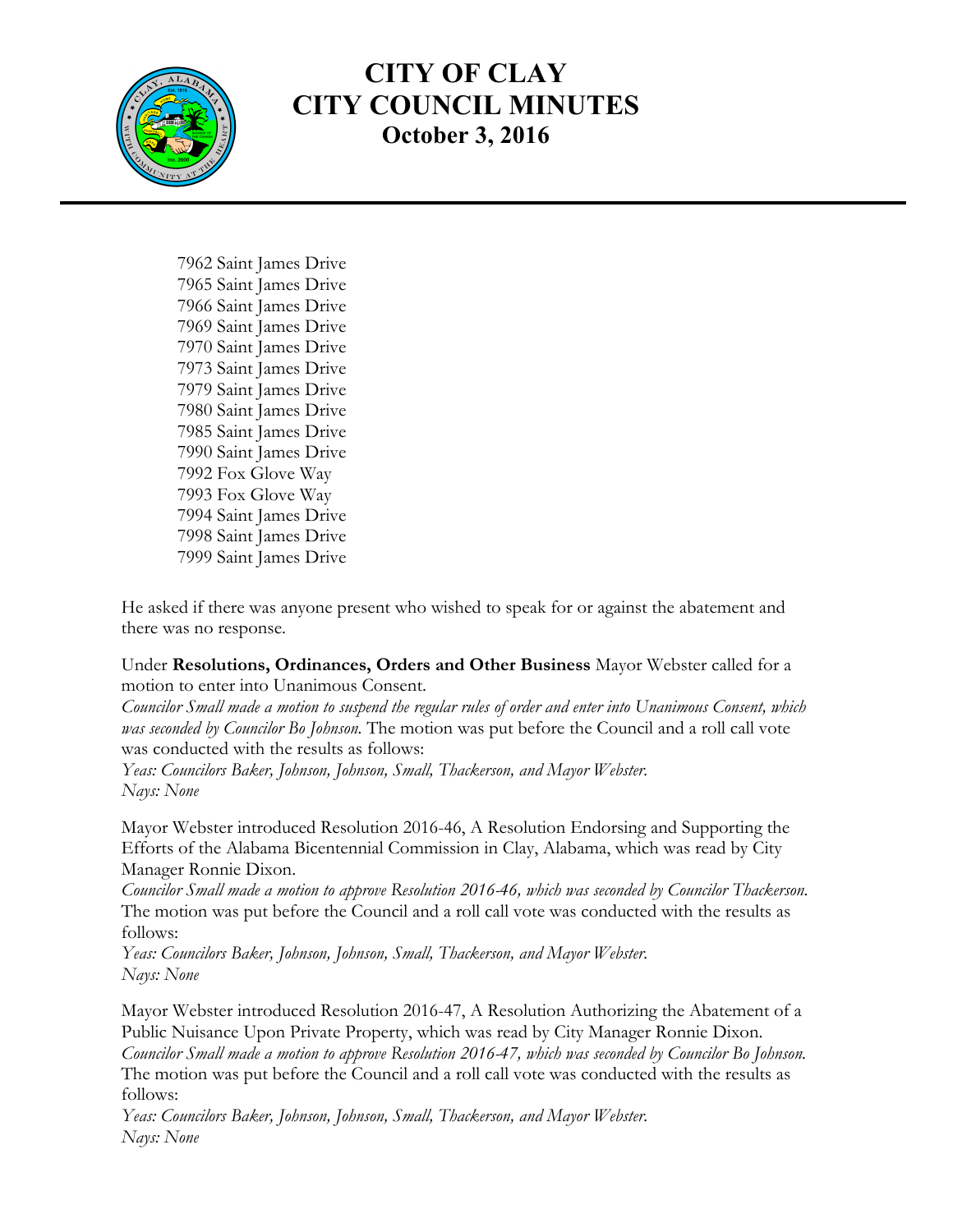

Mayor Webster introduced Resolution 2016-48, A Resolution Authorizing the Abatement of a Public Nuisance Upon Private Property, which was read by City Manager Ronnie Dixon. *Councilor Small made a motion to approve Resolution 2016-48, which was seconded by Councilor Bo Johnson.*  The motion was put before the Council and a roll call vote was conducted with the results as follows:

*Yeas: Councilors Baker, Johnson, Johnson, Small, Thackerson, and Mayor Webster. Nays: None*

Mayor Webster introduced Resolution 2016-49, A Resolution Abating Weeds on the Property Located at 5118 Rick Drive, which was read by City Manager Ronnie Dixon.

*Councilor Small made a motion to approve Resolution 2016-49, which was seconded by Councilor Bo Johnson.*  The motion was put before the Council and a roll call vote was conducted with the results as follows:

*Yeas: Councilors Baker, Johnson, Johnson, Small, Thackerson, and Mayor Webster. Nays: None*

Mayor Webster introduced Resolution 2016-50, A Resolution Abating Weeds on the Property Located at 5139 Darlene Drive, which was read by City Manager Ronnie Dixon.

*Councilor Small made a motion to approve Resolution 2016-50, which was seconded by Councilor Bo Johnson.*  The motion was put before the Council and a roll call vote was conducted with the results as follows:

*Yeas: Councilors Baker, Johnson, Johnson, Small, Thackerson, and Mayor Webster. Nays: None*

Mayor Webster introduced Resolution 2016-51, A Resolution Abating Weeds on the Property Located at 5206 Yorkshire Drive, which was read by City Manager Ronnie Dixon.

*Councilor Small made a motion to approve Resolution 2016-51, which was seconded by Councilor Bo Johnson.*  The motion was put before the Council and a roll call vote was conducted with the results as follows:

*Yeas: Councilors Baker, Johnson, Johnson, Small, Thackerson, and Mayor Webster. Nays: None*

Mayor Webster introduced Resolution 2016-52, A Resolution Abating Weeds on the Property Located at 5328 Balboa Avenue, which was read by City Manager Ronnie Dixon. *Councilor Small made a motion to approve Resolution 2016-52, which was seconded by Councilor Bo Johnson.*  The motion was put before the Council and a roll call vote was conducted with the results as follows:

*Yeas: Councilors Baker, Johnson, Johnson, Small, Thackerson, and Mayor Webster. Nays: None*

Mayor Webster introduced Resolution 2016-53, A Resolution Abating Weeds on the Property Located at 5800 Chickadee Circle, which was read by City Manager Ronnie Dixon. *Councilor Small made a motion to approve Resolution 2016-53, which was seconded by Councilor Bo Johnson.*  The motion was put before the Council and a roll call vote was conducted with the results as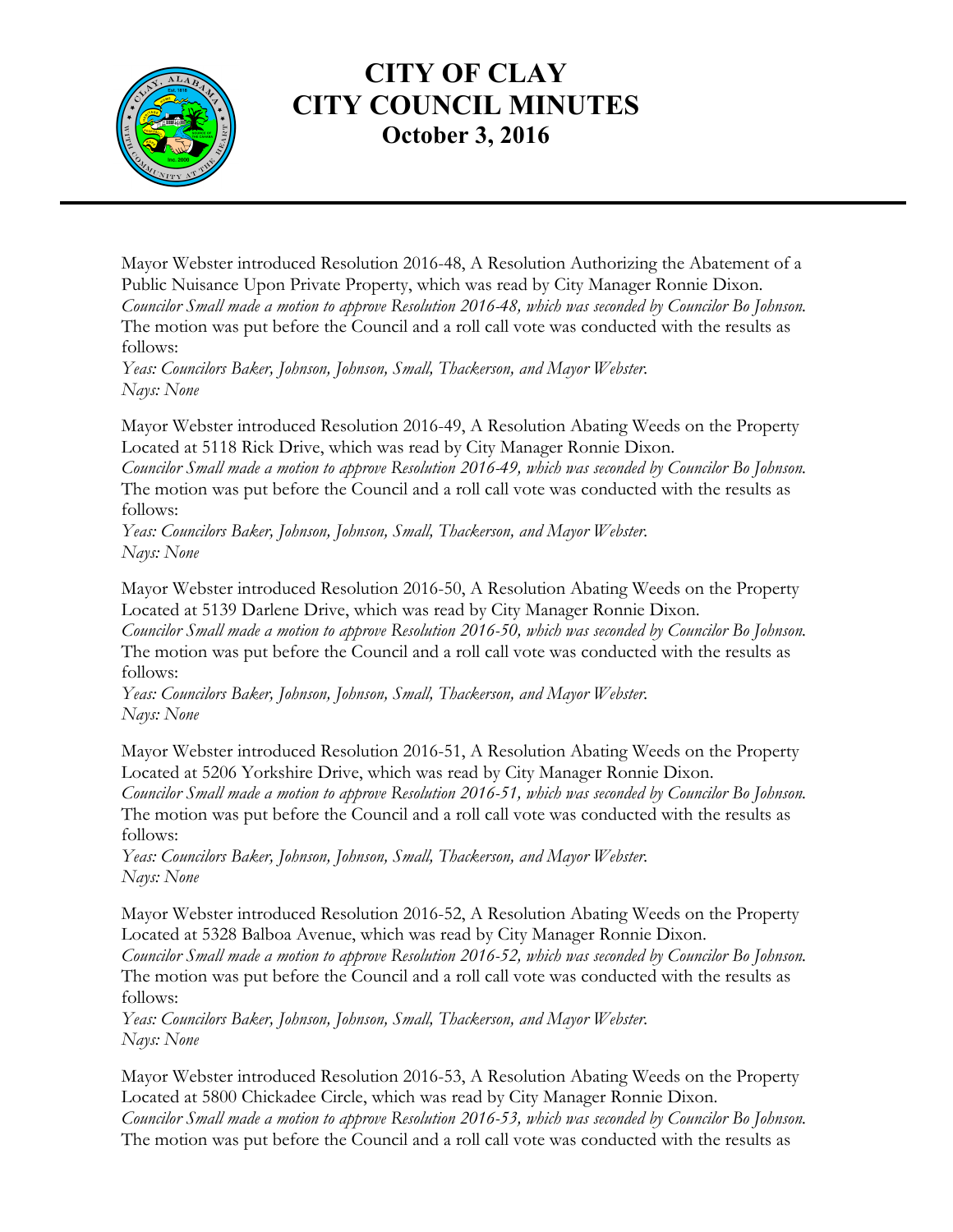

follows:

*Yeas: Councilors Baker, Johnson, Johnson, Small, Thackerson, and Mayor Webster. Nays: None*

Mayor Webster introduced Resolution 2016-54, A Resolution Abating Weeds on the Property Located at 6740 Ambassador Drive, which was read by City Manager Ronnie Dixon. *Councilor Small made a motion to approve Resolution 2016-54, which was seconded by Councilor Bo Johnson.*  The motion was put before the Council and a roll call vote was conducted with the results as follows:

*Yeas: Councilors Baker, Johnson, Johnson, Small, Thackerson, and Mayor Webster. Nays: None*

Mayor Webster introduced Resolution 2016-55, A Resolution Abating Weeds on the Property Located at 7510 Hines Lane, which was read by City Manager Ronnie Dixon.

*Councilor Small made a motion to approve Resolution 2016-55, which was seconded by Councilor Bo Johnson.*  The motion was put before the Council and a roll call vote was conducted with the results as follows:

*Yeas: Councilors Baker, Johnson, Johnson, Small, Thackerson, and Mayor Webster. Nays: None*

Mayor Webster introduced Resolution 2016-56, A Resolution Authorizing the Mayor to Enter into a Land Use Agreement / Lease with the Alabama Department of Youth Services, which was read by City Manager Ronnie Dixon.

*Councilor Thackerson made a motion to approve Resolution 2016-56, which was seconded by Councilor Baker.* The motion was put before the Council and a roll call vote was conducted with the results as follows:

*Yeas: Councilors Baker, Johnson, Johnson, Small, Thackerson, and Mayor Webster. Nays: None*

Mayor Webster an end to Unanimous Consent and called for **Public Comments** and recognized Ms. Linda Hicks whoa sked if the City would continue Meals on Wheels program and asked about the tax sale for the properties on St. James and Fox Glove. Mr. Dixon answered that the City would continue Meals on Wheels and that the developer has not paid taxes on the properties in question.

Mayor Webster announced that Congressman Gary Palmer has requested to host a Town Hall Meeting at Clay City Hall on October 10 at 6:30 pm.

Mayor Webster announced that the next City Council meeting will take place on Monday, October 17, 2016, at 6:30 pm.

Councilor Small commended Library Director Holly Flores and the library employees for their recent work at the library.